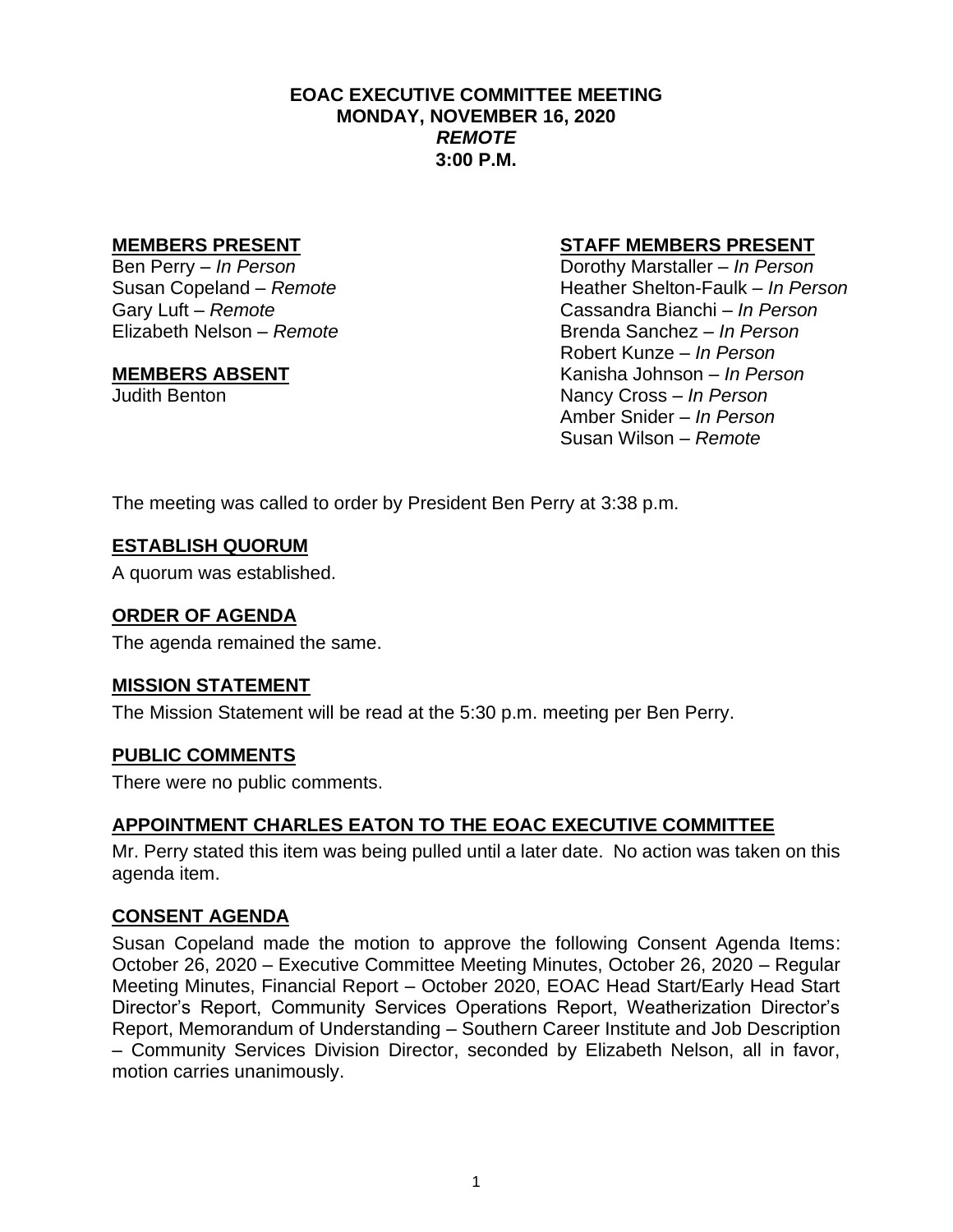### **HEAD START/EARLY HEAD START CHILD AND ADULT CARE FOOD PROGRAM (CACFP) AND BUDGET**

Susan Wilson stated that EOAC Head Start/Early Head Start designs and implements a nutrition program that meets the nutritional needs and feeding requirements of each child enrolled in the program, including those with special dietary needs and children with disabilities. The program participates and uses funds from USDA Child and Adult Care Food Program (CACFP) as the primary source of payment for meal services. Early Head Start/Early Head Start funds may be used to cover those allowable costs not covered by the USDA. The program follows all applicable CACFP guidelines, including enrollment, meal participation, meal counts, etc. As required, monthly nutrition reports are presented to the Governing Board to review, including the number of meals and snacks provided through the CACFP program. Each Board Member must submit a Governing Body Member form as written declarations acknowledging that they are aware of the organization's responsibilities and liabilities associated with participation in the CACFP.

The summary of projected income and expenses are as follows:

- Total annual costs of nonprofit food service  $$962,951.21$
- Total anticipated annual CACFP reimbursement for the Program Year \$776,093.32
- Total of other income to the nonprofit food service (from HS/EHS) \$186,857.89

Gary Luft made the motion to approve the Head Start/Early Head Start Child and Adult Care Food Program (CACFP) Budget, seconded by Susan Copeland, all in favor, motion carries unanimously.

## **HEAD START/EARLY HEAD START DECEMBER 2020 CALENDAR**

Susan Wilson presented the Head Start/Early Head Start calendar for December 2020. The program calendar is a tool developed by the grantee to provide important dates related to program operations including program start and end dates, and school closures related to holidays and staff in-service days. It also allows the grantee to ensure it operates the program the required number of hours in center-based enrollment. The calendar is aligned with the Local Education Agency (LEA).

Ms. Wilson stated the attached 2020-2021 calendar has been corrected to reflect the change of in-service/workdays during the Thanksgiving week from two days to one day for 10-month staff to ensure they have 200 working days. Ms. Wilson stated there were no changes to days of operations for children or families.

Gary Luft made the motion to approve the Head Start/Early Head Start December 2020 calendar, seconded by Elizabeth Nelson, all in favor, motion carries unanimously.